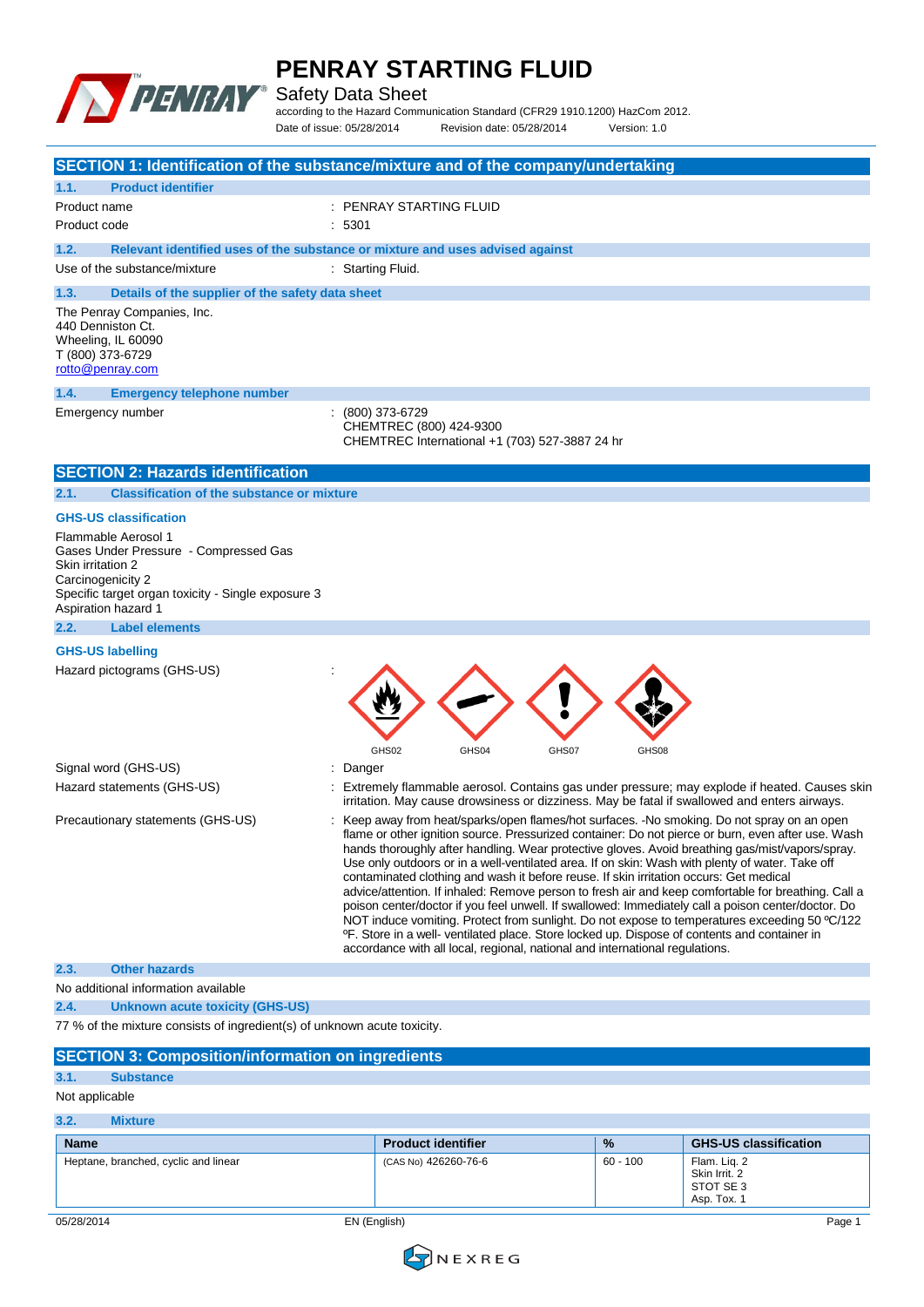#### Safety Data Sheet

according to the Hazard Communication Standard (CFR29 1910.1200) HazCom 2012.

| (CAS No) 60-29-7  |             |                                                                                                                                         |
|-------------------|-------------|-----------------------------------------------------------------------------------------------------------------------------------------|
|                   | $10 - 30$   | Flam. Lig. 1<br>Acute Tox. 4 (Oral)<br>STOT SE 3                                                                                        |
| (CAS No) 124-38-9 | $3 - 7$     | Compressed gas                                                                                                                          |
| (CAS No) 142-82-5 | $1 - 5$     | Flam. Liq. 2<br>Skin Irrit. 2<br>STOT SE 3                                                                                              |
| (CAS No) 64-17-5  | $0.5 - 1.5$ | Flam. Lig. 2<br>Eye Irrit. 2A                                                                                                           |
| (CAS No) 75-00-3  | $0.1 - 1$   | Flam. Gas 1<br>Liquefied gas<br>Carc. 2                                                                                                 |
| (CAS No) 108-88-3 | < 0.1       | Flam. Lig. 2<br>Acute Tox. 4 (Oral)<br>Skin Irrit. 2<br>Repr. 2<br>STOT SE 3<br>STOT RE <sub>2</sub><br>Asp. Tox. 1                     |
|                   |             | The exact percentage (concentration) of composition has been withheld as a trade secret in accordance with paragraph (i) of §1910.1200. |

| <b>SECTION 4: First aid measures</b>                                |                                                                                                                                                                                                 |
|---------------------------------------------------------------------|-------------------------------------------------------------------------------------------------------------------------------------------------------------------------------------------------|
| <b>Description of first aid measures</b><br>4.1.                    |                                                                                                                                                                                                 |
| First-aid measures after inhalation                                 | : If inhaled, remove to fresh air. If not breathing, give artificial respiration. If breathing is difficult,<br>give oxygen. Get medical advice/attention if you feel unwell.                   |
| First-aid measures after skin contact                               | : In case of contact, immediately flush skin with plenty of water. Remove contaminated clothing<br>and shoes. Wash clothing before reuse. Call a physician if irritation develops and persists. |
| First-aid measures after eye contact                                | : In case of contact, immediately flush eyes with plenty of water. Remove contact lenses, if worn. If<br>irritation persists, get medical attention.                                            |
| First-aid measures after ingestion                                  | : If swallowed, do NOT induce vomiting unless directed to do so by medical personnel. Never give<br>anything by mouth to an unconscious person. Get immediate medical advice/attention.         |
| 4.2.<br>Most important symptoms and effects, both acute and delayed |                                                                                                                                                                                                 |
| Symptoms/injuries after inhalation                                  | : May cause drowsiness, dizziness and central nervous system depression. May cause respiratory<br>tract irritation.                                                                             |
| Symptoms/injuries after skin contact                                | : Causes skin irritation. Symptoms may include redness, edema, drying, defatting and cracking of<br>the skin.                                                                                   |
| Symptoms/injuries after eye contact                                 | : May cause eye irritation. Symptoms may include discomfort or pain, excess blinking and tear<br>production, with possible redness and swelling.                                                |
| Symptoms/injuries after ingestion                                   | : May be fatal if swallowed and enters airways. This product may be aspirated into the lungs and<br>cause chemical pneumonitis. May cause stomach distress, nausea or vomiting.                 |

**4.3. Indication of any immediate medical attention and special treatment needed**

Symptoms may not appear immediately. In case of accident or if you feel unwell, seek medical advice immediately (show the label or SDS where possible).

|                         | <b>SECTION 5: Firefighting measures</b>               |                                                                                                                                                                                                                                                                                            |
|-------------------------|-------------------------------------------------------|--------------------------------------------------------------------------------------------------------------------------------------------------------------------------------------------------------------------------------------------------------------------------------------------|
| 5.1.                    | <b>Extinguishing media</b>                            |                                                                                                                                                                                                                                                                                            |
|                         | Suitable extinguishing media                          | : Powder, water spray, foam, carbon dioxide.                                                                                                                                                                                                                                               |
|                         | Unsuitable extinguishing media                        | : Do not use a heavy water stream.                                                                                                                                                                                                                                                         |
| 5.2.                    | Special hazards arising from the substance or mixture |                                                                                                                                                                                                                                                                                            |
| Fire hazard             |                                                       | Extremely flammable aerosol. Products of combustion may include, and are not limited to: oxides<br>of carbon.                                                                                                                                                                              |
| <b>Explosion hazard</b> |                                                       | : Heat may build pressure, rupturing closed containers, spreading fire and increasing risk of burns<br>and injuries.                                                                                                                                                                       |
| 5.3.                    | <b>Advice for firefighters</b>                        |                                                                                                                                                                                                                                                                                            |
|                         | Protection during firefighting                        | : Keep upwind of fire. Wear full fire fighting turn-out gear (full Bunker gear) and respiratory<br>protection (SCBA). Vapors may be heavier than air and may travel along the ground to a distant<br>ignition source and flash back. Use water spray to keep fire-exposed containers cool. |

|                 | <b>SECTION 6: Accidental release measures</b>                       |                                                                                                                                                                                                                               |     |
|-----------------|---------------------------------------------------------------------|-------------------------------------------------------------------------------------------------------------------------------------------------------------------------------------------------------------------------------|-----|
| 6.1.            | Personal precautions, protective equipment and emergency procedures |                                                                                                                                                                                                                               |     |
|                 | General measures                                                    | : Use personal protection recommended in Section 8. Isolate the hazard area and deny entry to<br>unnecessary and unprotected personnel. Eliminate sources of ignition.                                                        |     |
| 6.2.            | Methods and material for containment and cleaning up                |                                                                                                                                                                                                                               |     |
| For containment |                                                                     | : Contain and/or absorb spill with inert material (e.g. sand, vermiculite), then place in a suitable<br>container. Do not flush to sewer or allow to enter waterways. Use appropriate Personal<br>Protective Equipment (PPE). |     |
| 05/28/2014      |                                                                     | EN (English)                                                                                                                                                                                                                  | 2/7 |

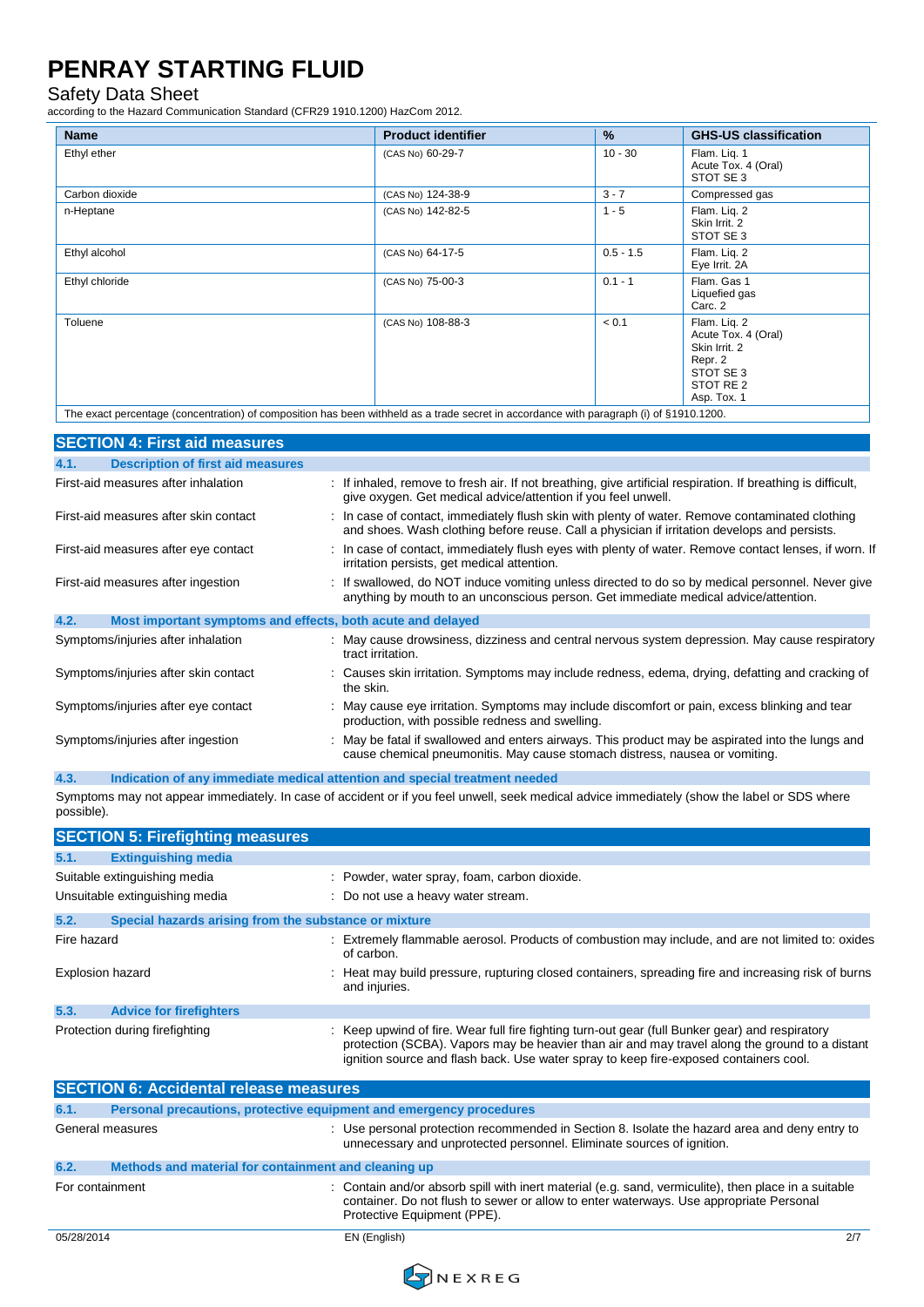#### Safety Data Sheet

according to the Hazard Communication Standard (CFR29 1910.1200) HazCom 2012.

Methods for cleaning up : Scoop up material and place in a disposal container. Provide ventilation.

| 6.3. | <b>Reference to other sections</b>                                                                                      |
|------|-------------------------------------------------------------------------------------------------------------------------|
|      | See section 8 for further information on protective clothing and equipment and section 13 for advice on waste disposal. |
|      |                                                                                                                         |
|      | <b>SECTION 7: Handling and storage</b>                                                                                  |

|      | Precautions for safe handling                                | : Keep away from sources of ignition. - No smoking. Do not spray on an open flame or other<br>ignition source. Pressurized container: Do not pierce or burn, even after use. Avoid contact with<br>skin and eyes. Do not swallow. Avoid breathing gas/mist/vapors/spray. When using do not eat,<br>drink or smoke. Use only outdoors or in a well-ventilated area. |
|------|--------------------------------------------------------------|--------------------------------------------------------------------------------------------------------------------------------------------------------------------------------------------------------------------------------------------------------------------------------------------------------------------------------------------------------------------|
|      | Hygiene measures                                             | : Launder contaminated clothing before reuse. Wash hands before eating, drinking, or smoking.                                                                                                                                                                                                                                                                      |
| 7.2. | Conditions for safe storage, including any incompatibilities |                                                                                                                                                                                                                                                                                                                                                                    |
|      | Storage conditions                                           | : Keep locked up and out of reach of children. Do not expose to temperatures exceeding $50^{\circ}$ C/<br>122°F. Store away from direct sunlight or other heat sources. Store in a well-ventilated place.                                                                                                                                                          |

#### **7.3. Specific end use(s)**

#### Not available.

| <b>SECTION 8: Exposure controls/personal protection</b> |                                     |                        |  |  |
|---------------------------------------------------------|-------------------------------------|------------------------|--|--|
| 8.1.<br><b>Control parameters</b>                       |                                     |                        |  |  |
| Heptane, branched, cyclic and linear (426260-76-6)      |                                     |                        |  |  |
| <b>USA ACGIH</b>                                        | <b>ACGIH TWA</b>                    | Not applicable.        |  |  |
| <b>USA OSHA</b>                                         | OSHA PEL (TWA)                      | Not applicable.        |  |  |
| <b>Ethyl ether (60-29-7)</b>                            |                                     |                        |  |  |
| <b>USA ACGIH</b>                                        | ACGIH TWA (ppm)                     | 400 ppm                |  |  |
| <b>USA ACGIH</b>                                        | ACGIH STEL (ppm)                    | 500 ppm                |  |  |
| <b>USA OSHA</b>                                         | OSHA PEL (TWA) (mg/m <sup>3</sup> ) | 1200 mg/m <sup>3</sup> |  |  |
| <b>USA OSHA</b>                                         | OSHA PEL (TWA) (ppm)                | 400 ppm                |  |  |
| Carbon dioxide (124-38-9)                               |                                     |                        |  |  |
| <b>USA ACGIH</b>                                        | ACGIH TWA (ppm)                     | 5000 ppm               |  |  |
| <b>USA ACGIH</b>                                        | ACGIH STEL (ppm)                    | 30000 ppm              |  |  |
| <b>USA OSHA</b>                                         | OSHA PEL (TWA) (mg/m <sup>3</sup> ) | 9000 mg/m <sup>3</sup> |  |  |
| USA OSHA                                                | OSHA PEL (TWA) (ppm)                | 5000 ppm               |  |  |
| n-Heptane (142-82-5)                                    |                                     |                        |  |  |
| <b>USA ACGIH</b>                                        | ACGIH TWA (ppm)                     | 400 ppm                |  |  |
| <b>USA ACGIH</b>                                        | ACGIH STEL (ppm)                    | 500 ppm                |  |  |
| <b>USA OSHA</b>                                         | OSHA PEL (TWA) (mg/m <sup>3</sup> ) | 2000 mg/m <sup>3</sup> |  |  |
| <b>USA OSHA</b>                                         | OSHA PEL (TWA) (ppm)                | 500 ppm                |  |  |
|                                                         |                                     |                        |  |  |
| Ethyl alcohol (64-17-5)<br><b>USA ACGIH</b>             |                                     |                        |  |  |
|                                                         | ACGIH STEL (ppm)                    | 1000 ppm               |  |  |
| <b>USA OSHA</b>                                         | OSHA PEL (TWA) (mg/m <sup>3</sup> ) | 1900 mg/m <sup>3</sup> |  |  |
| <b>USA OSHA</b>                                         | OSHA PEL (TWA) (ppm)                | 1000 ppm               |  |  |
| Ethyl chloride (75-00-3)                                |                                     |                        |  |  |
| <b>USA ACGIH</b>                                        | ACGIH TWA (ppm)                     | $100$ ppm              |  |  |
| <b>USA OSHA</b>                                         | OSHA PEL (TWA) (mg/m <sup>3</sup> ) | 2600 mg/m <sup>3</sup> |  |  |
| USA OSHA                                                | OSHA PEL (TWA) (ppm)                | 1000 ppm               |  |  |

| Toluene (108-88-3) |                          |           |
|--------------------|--------------------------|-----------|
| USA ACGIH          | ACGIH TWA (ppm)          | 20 ppm    |
| <b>USA OSHA</b>    | OSHA PEL (TWA) (ppm)     | $200$ ppm |
| USA OSHA           | OSHA PEL (Ceiling) (ppm) | 300 ppm   |

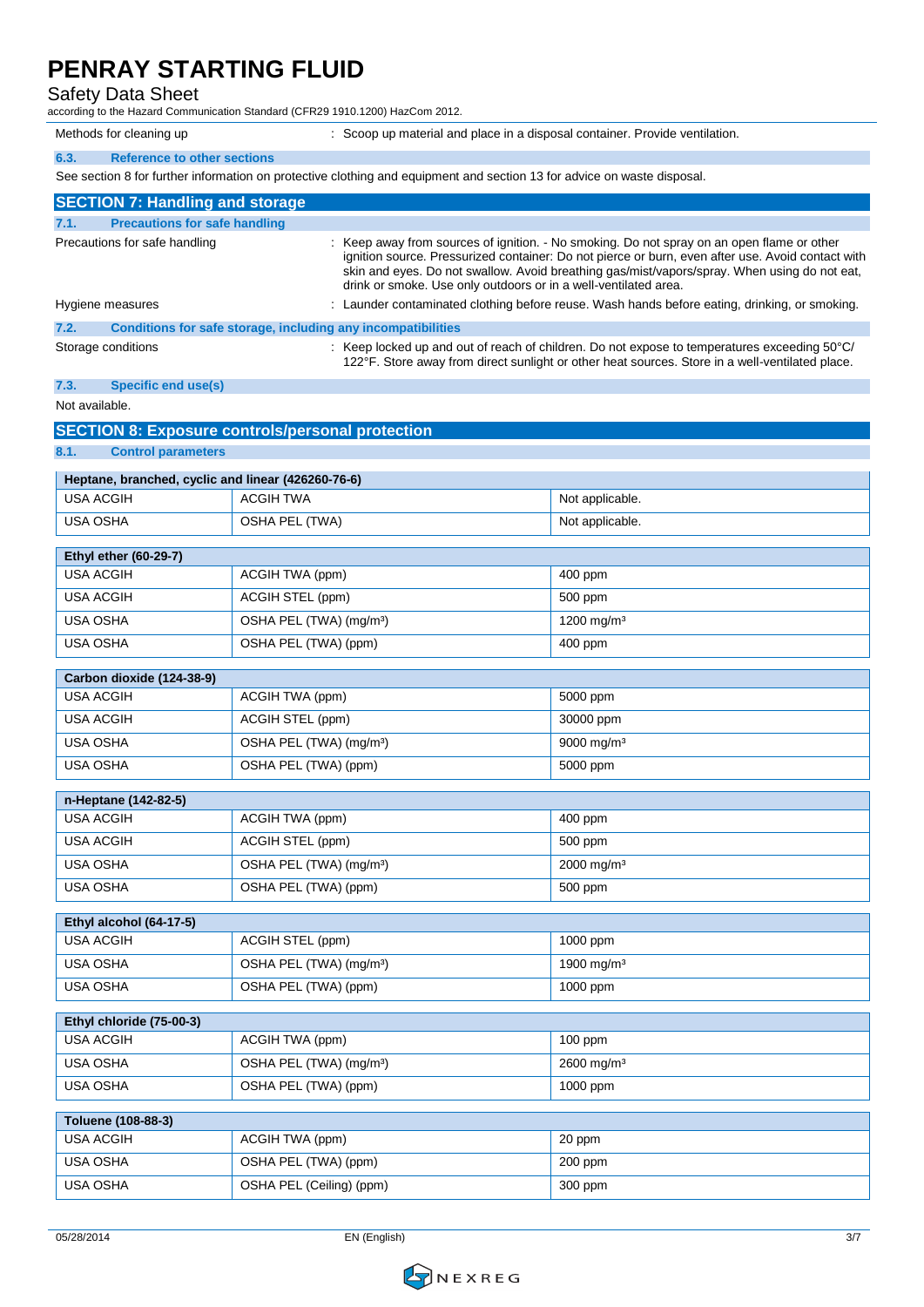#### Safety Data Sheet

according to the Hazard Communication Standard (CFR29 1910.1200) HazCom 2012.

| 8.2. | <b>Exposure controls</b>         |                                                                                                                                                                                                                                                                                                   |  |
|------|----------------------------------|---------------------------------------------------------------------------------------------------------------------------------------------------------------------------------------------------------------------------------------------------------------------------------------------------|--|
|      | Appropriate engineering controls | : Use ventilation adequate to keep exposures (airborne levels of dust, fume, vapor, etc.) below<br>recommended exposure limits.                                                                                                                                                                   |  |
|      | Personal protective equipment    | : Avoid all unnecessary exposure.                                                                                                                                                                                                                                                                 |  |
|      | Hand protection                  | : Wear chemically resistant protective gloves.                                                                                                                                                                                                                                                    |  |
|      | Eye protection                   | : Safety glasses or goggles are recommended when using product.                                                                                                                                                                                                                                   |  |
|      | Skin and body protection         | : Wear suitable protective clothing.                                                                                                                                                                                                                                                              |  |
|      | Respiratory protection           | : A NIOSH approved respirator is recommended in poorly ventilated areas or when permissible<br>exposure limits may be exceeded. Respirator selection must be based on known or anticipated<br>exposure levels, the hazards of the product and the safe working limits of the selected respirator. |  |
|      | Environmental exposure controls  | : Maintain levels below Community environmental protection thresholds.                                                                                                                                                                                                                            |  |
|      | Other information                | Do not eat, smoke or drink where material is handled, processed or stored. Wash hands carefully<br>before eating or smoking. Handle according to established industrial hygiene and safety practices.                                                                                             |  |

| <b>SECTION 9: Physical and chemical properties</b>            |                           |
|---------------------------------------------------------------|---------------------------|
| Information on basic physical and chemical properties<br>9.1. |                           |
| Physical state                                                | : Gas/Pressurized Liquid. |
| Appearance                                                    | Clear.                    |
| Colour                                                        | Colourless.               |
| Odour                                                         | Solvent.                  |
| Odour threshold                                               | No data available.        |
| рH                                                            | No data available.        |
| Relative evaporation rate (butylacetate=1)                    | No data available.        |
| Melting point                                                 | No data available.        |
| Freezing point                                                | No data available.        |
| Boiling point                                                 | No data available.        |
| Flash point                                                   | No data available.        |
| Self ignition temperature                                     | No data available.        |
| Decomposition temperature                                     | No data available.        |
| Flammability (solid, gas)                                     | Flammable.                |
| Vapour pressure                                               | No data available.        |
| Relative vapour density at 20 °C                              | No data available.        |
| Relative density                                              | No data available.        |
| Solubility                                                    | No data available.        |
| Log Pow                                                       | No data available.        |
| Log Kow                                                       | No data available.        |
| Viscosity, kinematic                                          | No data available.        |
| Viscosity, dynamic                                            | No data available.        |
| <b>Explosive properties</b>                                   | No data available.        |
| Oxidising properties                                          | No data available.        |
| <b>Explosive limits</b>                                       | No data available.        |
| 9.2.<br><b>Other information</b>                              |                           |

No additional information available

|              | <b>SECTION 10: Stability and reactivity</b>                                                                                                     |
|--------------|-------------------------------------------------------------------------------------------------------------------------------------------------|
| 10.1.        | <b>Reactivity</b>                                                                                                                               |
|              | No dangerous reaction known under conditions of normal use.                                                                                     |
| 10.2.        | <b>Chemical stability</b>                                                                                                                       |
| Do not burn. | Stable under normal storage conditions. Extremely flammable aerosol. Contents under pressure. Container may explode if heated. Do not puncture. |
| 10.3.        | <b>Possibility of hazardous reactions</b>                                                                                                       |
|              | No dangerous reaction known under conditions of normal use.                                                                                     |
| 10.4.        | <b>Conditions to avoid</b>                                                                                                                      |
|              | Heat. Incompatible materials. Sources of ignition. Air contact. Direct sunlight. Moisture.                                                      |
| 10.5.        | <b>Incompatible materials</b>                                                                                                                   |
|              | Acids. Chlorine. Oxidizers. Reducing agents                                                                                                     |
| 10.6.        | <b>Hazardous decomposition products</b>                                                                                                         |
|              | May include, and are not limited to: oxides of carbon.                                                                                          |

05/28/2014 EN (English) 4/7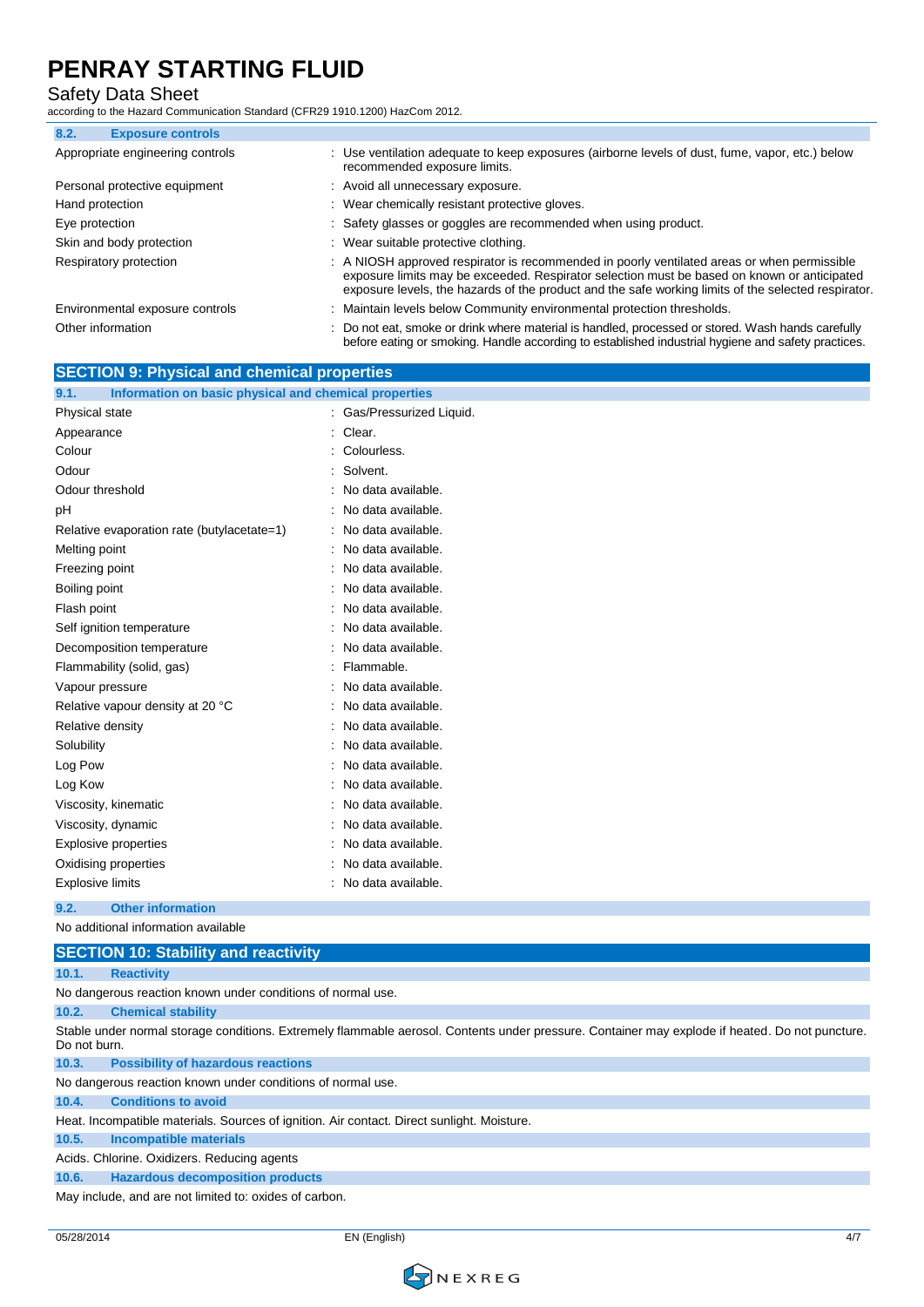#### Safety Data Sheet

according to the Hazard Communication Standard (CFR29 1910.1200) HazCom 2012.

| <b>SECTION 11: Toxicological information</b>         |                                                                                                                                                                                 |  |
|------------------------------------------------------|---------------------------------------------------------------------------------------------------------------------------------------------------------------------------------|--|
| 11.1.<br><b>Information on toxicological effects</b> |                                                                                                                                                                                 |  |
| Acute toxicity                                       | : Not classified                                                                                                                                                                |  |
| 5301                                                 |                                                                                                                                                                                 |  |
| LD50 oral rat                                        | > 2000 mg/kg                                                                                                                                                                    |  |
| LD50 dermal rabbit                                   | > 2000 mg/kg                                                                                                                                                                    |  |
| LC50 inhalation rat (mg/l)                           | $> 5$ mg/l/4h                                                                                                                                                                   |  |
|                                                      |                                                                                                                                                                                 |  |
| <b>Ethyl ether (60-29-7)</b>                         |                                                                                                                                                                                 |  |
| LD50 oral rat                                        | 1215 mg/kg                                                                                                                                                                      |  |
| LD50 dermal rabbit                                   | $>20$ mL/kg                                                                                                                                                                     |  |
| n-Heptane (142-82-5)                                 |                                                                                                                                                                                 |  |
| LD50 dermal rabbit                                   | 3000 mg/kg                                                                                                                                                                      |  |
| LC50 inhalation rat (mg/l)                           | 103 g/m <sup>3</sup> /4h                                                                                                                                                        |  |
| Ethyl alcohol (64-17-5)                              |                                                                                                                                                                                 |  |
| LD50 oral rat                                        | 7060 mg/kg                                                                                                                                                                      |  |
| LC50 inhalation rat (mg/l)                           | 124.7 mg/l/4h                                                                                                                                                                   |  |
| Ethyl chloride (75-00-3)                             |                                                                                                                                                                                 |  |
| LC50 inhalation rat (mg/l)                           | 152 g/m <sup>3</sup> /2h                                                                                                                                                        |  |
| Toluene (108-88-3)                                   |                                                                                                                                                                                 |  |
| LD50 oral rat                                        | > 5000 mg/kg                                                                                                                                                                    |  |
| LD50 dermal rat                                      | 12124 mg/kg                                                                                                                                                                     |  |
| LD50 dermal rabbit                                   | 8390 mg/kg                                                                                                                                                                      |  |
| LC50 inhalation rat (mg/l)                           | 28.1 mg/l/4h                                                                                                                                                                    |  |
|                                                      |                                                                                                                                                                                 |  |
| Skin corrosion/irritation                            | Causes skin irritation.                                                                                                                                                         |  |
| Serious eye damage/irritation                        | Based on available data, the classification criteria are not met.                                                                                                               |  |
| Respiratory or skin sensitisation                    | Based on available data, the classification criteria are not met.                                                                                                               |  |
| Germ cell mutagenicity                               | Based on available data, the classification criteria are not met.                                                                                                               |  |
| Carcinogenicity                                      | Suspected of causing cancer.                                                                                                                                                    |  |
| Ethyl alcohol (64-17-5)                              |                                                                                                                                                                                 |  |
| IARC group                                           | 1 (in alcoholic beverages)                                                                                                                                                      |  |
| Ethyl chloride (75-00-3)                             |                                                                                                                                                                                 |  |
| IARC group                                           | 3                                                                                                                                                                               |  |
| National Toxicity Program (NTP) Status               | 1                                                                                                                                                                               |  |
| Toluene (108-88-3)                                   |                                                                                                                                                                                 |  |
| IARC group                                           | 3                                                                                                                                                                               |  |
| Reproductive toxicity                                | Based on available data, the classification criteria are not met.                                                                                                               |  |
| Specific target organ toxicity (single exposure)     | May cause drowsiness or dizziness.                                                                                                                                              |  |
| Specific target organ toxicity (repeated exposure)   | Based on available data, the classification criteria are not met.                                                                                                               |  |
| Aspiration hazard                                    | May be fatal if swallowed and enters airways.                                                                                                                                   |  |
| Symptoms/injuries after inhalation                   | May cause drowsiness, dizziness and central nervous system depression. May cause respiratory<br>tract irritation.                                                               |  |
| Symptoms/injuries after skin contact                 | Causes skin irritation. Symptoms may include redness, edema, drying, defatting and cracking of<br>the skin.                                                                     |  |
| Symptoms/injuries after eye contact                  | May cause eye irritation. Symptoms may include discomfort or pain, excess blinking and tear<br>production, with possible redness and swelling.                                  |  |
| Symptoms/injuries after ingestion                    | : May be fatal if swallowed and enters airways. This product may be aspirated into the lungs and<br>cause chemical pneumonitis. May cause stomach distress, nausea or vomiting. |  |

|                   | <b>SECTION 12: Ecological information</b> |                                                                   |
|-------------------|-------------------------------------------|-------------------------------------------------------------------|
| 12.1.             | <b>Toxicity</b>                           |                                                                   |
| Ecology - general |                                           | : May cause long-term adverse effects in the aquatic environment. |
| 12.2.             | <b>Persistence and degradability</b>      |                                                                   |
| 5301              |                                           |                                                                   |
|                   | Persistence and degradability             | Not established.                                                  |
|                   |                                           |                                                                   |

05/28/2014 EN (English) 5/7

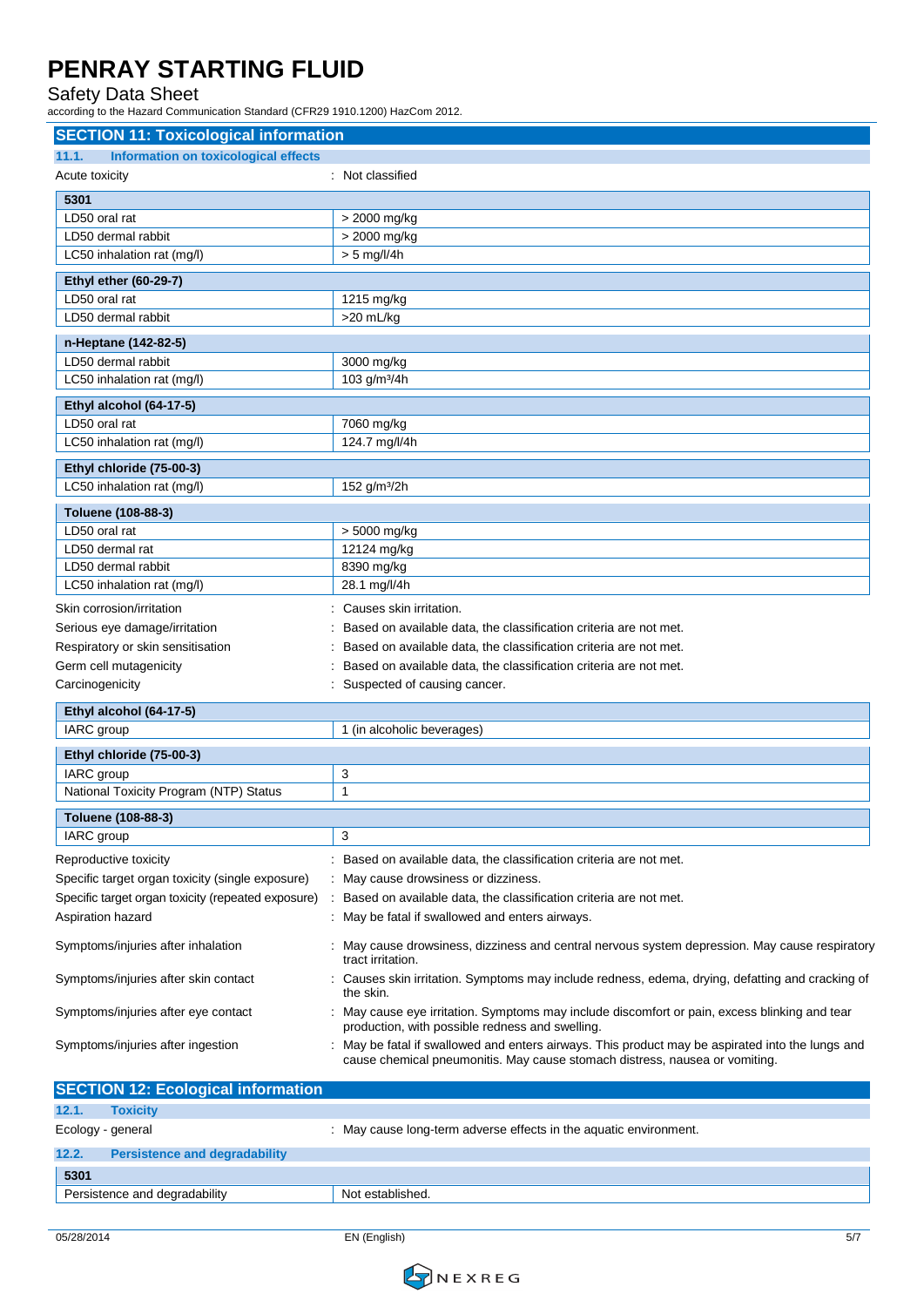#### Safety Data Sheet

according to the Hazard Communication Standard (CFR29 1910.1200) HazCom 2012.

| 12.3.<br><b>Bioaccumulative potential</b>                                                                                                  |                                                                                                                                                                                                                                                                                       |
|--------------------------------------------------------------------------------------------------------------------------------------------|---------------------------------------------------------------------------------------------------------------------------------------------------------------------------------------------------------------------------------------------------------------------------------------|
| 5301                                                                                                                                       |                                                                                                                                                                                                                                                                                       |
| Bioaccumulative potential                                                                                                                  | Not established.                                                                                                                                                                                                                                                                      |
| <b>Mobility in soil</b><br>12.4.                                                                                                           |                                                                                                                                                                                                                                                                                       |
| No additional information available                                                                                                        |                                                                                                                                                                                                                                                                                       |
| <b>Other adverse effects</b><br>12.5.                                                                                                      |                                                                                                                                                                                                                                                                                       |
| No additional information available                                                                                                        |                                                                                                                                                                                                                                                                                       |
| <b>SECTION 13: Disposal considerations</b>                                                                                                 |                                                                                                                                                                                                                                                                                       |
| 13.1.<br><b>Waste treatment methods</b>                                                                                                    |                                                                                                                                                                                                                                                                                       |
| Waste disposal recommendations<br>Additional information                                                                                   | : This material must be disposed of in accordance with all local, state, provincial, and federal<br>regulations. The generation of waste should be avoided or minimized wherever possible.<br>Flammable vapours may accumulate in the container. Do not incinerate closed containers. |
|                                                                                                                                            |                                                                                                                                                                                                                                                                                       |
| <b>SECTION 14: Transport information</b><br>In accordance with DOT                                                                         |                                                                                                                                                                                                                                                                                       |
| 14.1.<br><b>UN number</b>                                                                                                                  |                                                                                                                                                                                                                                                                                       |
| UN-No.                                                                                                                                     | : UN1950                                                                                                                                                                                                                                                                              |
| 14.2.<br><b>UN proper shipping name</b>                                                                                                    |                                                                                                                                                                                                                                                                                       |
| Proper Shipping Name                                                                                                                       | Aerosols flammable                                                                                                                                                                                                                                                                    |
| Department of Transportation Hazard Classes                                                                                                | 2.1                                                                                                                                                                                                                                                                                   |
| <b>Hazard labels</b>                                                                                                                       |                                                                                                                                                                                                                                                                                       |
|                                                                                                                                            |                                                                                                                                                                                                                                                                                       |
| <b>Additional information</b><br>14.3.                                                                                                     |                                                                                                                                                                                                                                                                                       |
| Other information                                                                                                                          | : No supplementary information available.                                                                                                                                                                                                                                             |
| Special transport precautions                                                                                                              | Do not handle until all safety precautions have been read and understood.                                                                                                                                                                                                             |
|                                                                                                                                            |                                                                                                                                                                                                                                                                                       |
|                                                                                                                                            |                                                                                                                                                                                                                                                                                       |
| <b>SECTION 15: Regulatory information</b>                                                                                                  |                                                                                                                                                                                                                                                                                       |
| 15.1. US Federal regulations                                                                                                               |                                                                                                                                                                                                                                                                                       |
| Heptane, branched, cyclic and linear (426260-76-6)                                                                                         |                                                                                                                                                                                                                                                                                       |
| Listed on the United States TSCA (Toxic Substances Control Act) inventory                                                                  |                                                                                                                                                                                                                                                                                       |
| <b>Ethyl ether (60-29-7)</b>                                                                                                               |                                                                                                                                                                                                                                                                                       |
| Listed on the United States TSCA (Toxic Substances Control Act) inventory                                                                  |                                                                                                                                                                                                                                                                                       |
| <b>EPA TSCA Regulatory Flag</b>                                                                                                            | T - T - indicates a substance that is the subject of a Section 4 test rule under TSCA.                                                                                                                                                                                                |
| Carbon dioxide (124-38-9)                                                                                                                  |                                                                                                                                                                                                                                                                                       |
| Listed on the United States TSCA (Toxic Substances Control Act) inventory                                                                  |                                                                                                                                                                                                                                                                                       |
| n-Heptane (142-82-5)                                                                                                                       |                                                                                                                                                                                                                                                                                       |
| Listed on the United States TSCA (Toxic Substances Control Act) inventory                                                                  |                                                                                                                                                                                                                                                                                       |
| EPA TSCA Regulatory Flag                                                                                                                   | T - T - indicates a substance that is the subject of a Section 4 test rule under TSCA.                                                                                                                                                                                                |
| Ethyl alcohol (64-17-5)                                                                                                                    |                                                                                                                                                                                                                                                                                       |
| Listed on the United States TSCA (Toxic Substances Control Act) inventory                                                                  |                                                                                                                                                                                                                                                                                       |
| Ethyl chloride (75-00-3)                                                                                                                   |                                                                                                                                                                                                                                                                                       |
| Listed on the United States TSCA (Toxic Substances Control Act) inventory<br>Listed on SARA Section 313 (Specific toxic chemical listings) |                                                                                                                                                                                                                                                                                       |
| EPA TSCA Regulatory Flag                                                                                                                   | T - T - indicates a substance that is the subject of a Section 4 test rule under TSCA.                                                                                                                                                                                                |
| SARA Section 313 - Emission Reporting                                                                                                      | 1.0%                                                                                                                                                                                                                                                                                  |
| Toluene (108-88-3)                                                                                                                         |                                                                                                                                                                                                                                                                                       |
| Listed on the United States TSCA (Toxic Substances Control Act) inventory                                                                  |                                                                                                                                                                                                                                                                                       |
| Listed on SARA Section 313 (Specific toxic chemical listings)                                                                              |                                                                                                                                                                                                                                                                                       |
| SARA Section 313 - Emission Reporting                                                                                                      | 1.0%                                                                                                                                                                                                                                                                                  |
| 15.2. US State regulations                                                                                                                 |                                                                                                                                                                                                                                                                                       |
| 5301<br>State or local regulations                                                                                                         | This product contains chemicals known to the State of California to cause cancer, birth                                                                                                                                                                                               |

05/28/2014 EN (English) 6/7